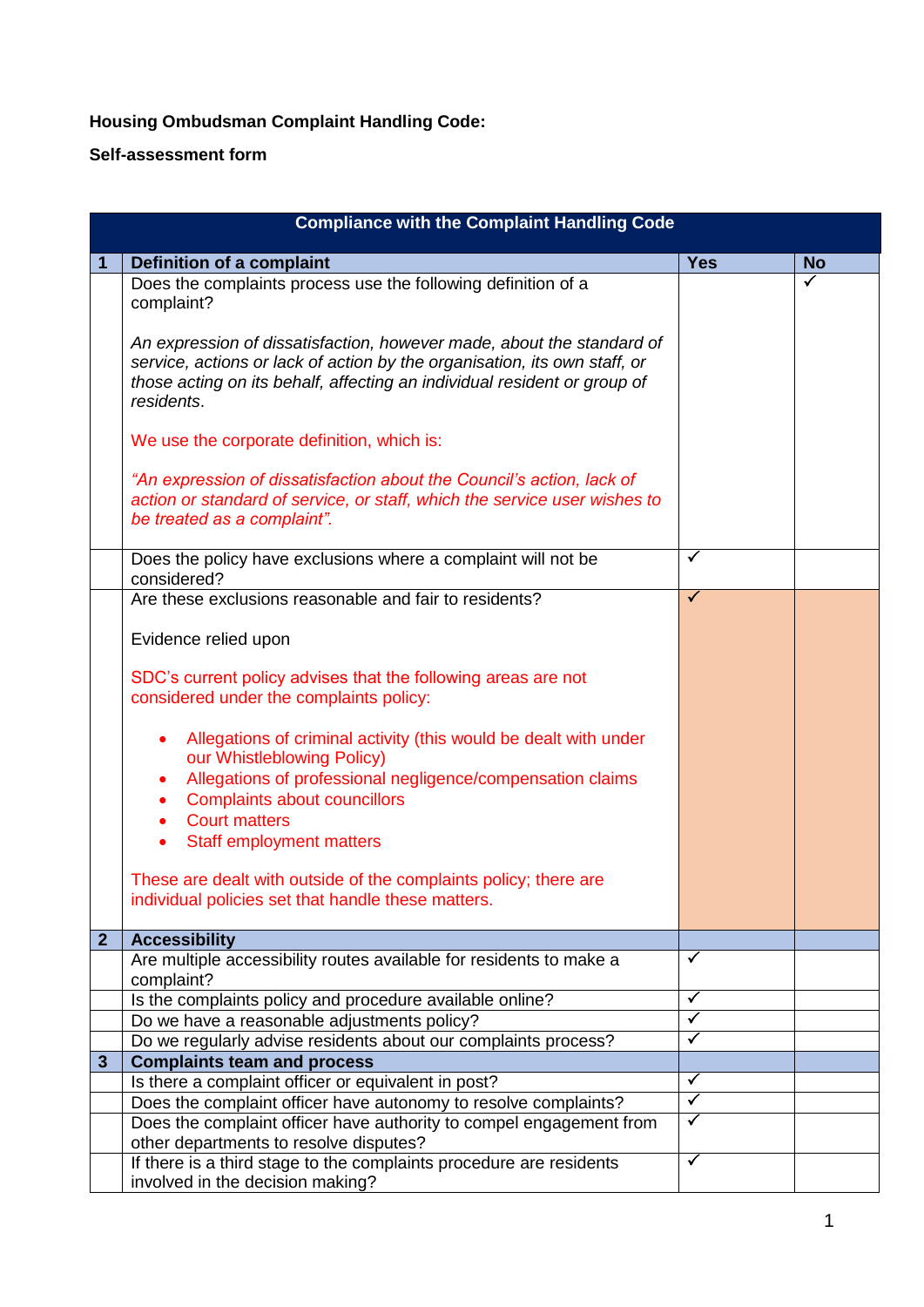|                         | Is any third stage optional for residents?                                 | $\checkmark$         |  |
|-------------------------|----------------------------------------------------------------------------|----------------------|--|
|                         | Does the final stage response set out residents' right to refer the matter | $\checkmark$         |  |
|                         | to the Housing Ombudsman Service?                                          |                      |  |
|                         | Do we keep a record of complaint correspondence including                  | ✓                    |  |
|                         | correspondence from the resident?                                          |                      |  |
|                         |                                                                            |                      |  |
|                         | At what stage are most complaints resolved?                                | <b>Stage 1</b>       |  |
|                         |                                                                            |                      |  |
|                         |                                                                            |                      |  |
| $\overline{\mathbf{4}}$ | <b>Communication</b>                                                       |                      |  |
|                         | Are residents kept informed and updated during the complaints              | $\checkmark$         |  |
|                         | process?                                                                   |                      |  |
|                         | Are residents informed of the landlord's position and given a chance to    | $\checkmark$         |  |
|                         |                                                                            |                      |  |
|                         | respond and challenge any area of dispute before the final decision?       | $\checkmark$         |  |
|                         | Are all complaints acknowledged and logged within five days?               |                      |  |
|                         | Are residents advised of how to escalate at the end of each stage?         | $\checkmark$         |  |
|                         | What proportion of complaints are resolved at stage one?                   | 86% (based           |  |
|                         |                                                                            | on the year          |  |
|                         |                                                                            | 19/20)               |  |
|                         | What proportion of complaints are resolved at stage two?                   | 13% (based           |  |
|                         |                                                                            | on the year          |  |
|                         |                                                                            | 19/20)               |  |
|                         |                                                                            |                      |  |
|                         | What proportion of complaint responses are sent within Code                | <b>Based on</b>      |  |
|                         | timescales?                                                                | the year             |  |
|                         |                                                                            | 19/20                |  |
|                         |                                                                            |                      |  |
|                         | Stage one                                                                  | 98%                  |  |
|                         | Stage one (with extension)                                                 | 84%                  |  |
|                         | Stage two                                                                  | 100%                 |  |
|                         |                                                                            | 100%                 |  |
|                         | Stage two (with extension)                                                 |                      |  |
|                         |                                                                            |                      |  |
|                         | Where timescales have been extended did we have good reason?               | $\checkmark$         |  |
|                         | Where timescales have been extended did we keep the resident               | $\checkmark$         |  |
|                         | informed?                                                                  |                      |  |
|                         | What proportion of complaints do we resolve to residents' satisfaction     | 86% (based           |  |
|                         |                                                                            | on the year          |  |
|                         |                                                                            | 19/20)               |  |
| $5\phantom{1}$          | <b>Cooperation with Housing Ombudsman Service</b>                          |                      |  |
|                         |                                                                            | $\checkmark$         |  |
|                         | Were all requests for evidence responded to within 15 days?                |                      |  |
|                         | Where the timescale was extended did we keep the Ombudsman                 | N/A                  |  |
|                         | informed?                                                                  |                      |  |
| $6\phantom{1}$          | <b>Fairness in complaint handling</b>                                      |                      |  |
|                         | Are residents able to complain via a representative throughout?            | $\checkmark$         |  |
|                         | If advice was given, was this accurate and easy to understand?             | $\blacktriangledown$ |  |
|                         | How many cases did we refuse to escalate?                                  | $\bf{0}$             |  |
|                         |                                                                            |                      |  |
|                         |                                                                            |                      |  |
|                         | What was the reason for the refusal?                                       |                      |  |
|                         |                                                                            |                      |  |
|                         |                                                                            |                      |  |
|                         |                                                                            |                      |  |
|                         |                                                                            |                      |  |
|                         | Did we explain our decision to the resident?                               | N/A                  |  |
| 7                       | <b>Outcomes and remedies</b>                                               |                      |  |
|                         | Where something has gone wrong are we taking appropriate steps to          | $\checkmark$         |  |
|                         | put things right?                                                          |                      |  |
|                         |                                                                            |                      |  |